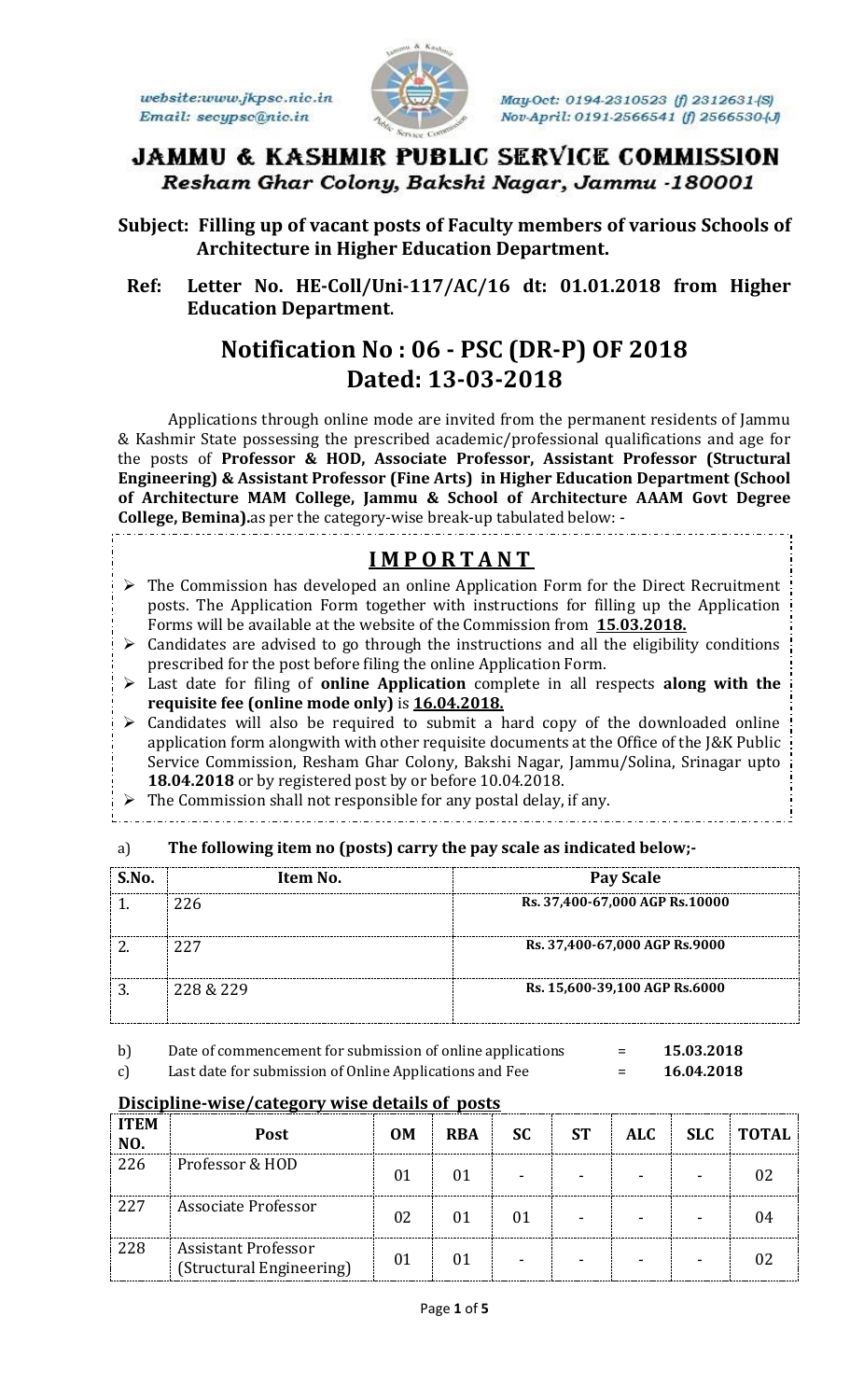| 229 | <b>Assistant Professor</b><br>(Fine Arts) |    |    | - | - |  |
|-----|-------------------------------------------|----|----|---|---|--|
|     | <b>TOTAL</b>                              | 05 | 14 | - | - |  |

## **Prescribed Qualification**

| Item<br>No. | <b>Designation</b>                                        | Qualification                                                                                                                                                                                                                                                                                                                                                                                                                                                                                                                                                                                                                                                                                                                                                                                                                                                                                                                                                                                                                                                                    |
|-------------|-----------------------------------------------------------|----------------------------------------------------------------------------------------------------------------------------------------------------------------------------------------------------------------------------------------------------------------------------------------------------------------------------------------------------------------------------------------------------------------------------------------------------------------------------------------------------------------------------------------------------------------------------------------------------------------------------------------------------------------------------------------------------------------------------------------------------------------------------------------------------------------------------------------------------------------------------------------------------------------------------------------------------------------------------------------------------------------------------------------------------------------------------------|
| 226         | Professor & HOD                                           | Bachelor's Degree in Architecture and Master's Degree in<br>Architecture with minimum 60% marks at either level and<br>(14) experience in teaching/research<br>fourteen<br>years<br>/professional work out of which a full-time teaching experience<br>of minimum five years. OR<br>Nineteen years of professional experience.<br>Desirable: Ph.D in Architecture.                                                                                                                                                                                                                                                                                                                                                                                                                                                                                                                                                                                                                                                                                                               |
| 227         | <b>Associate Professor</b>                                | Bachelor's Degree in Architecture and Master's Degree in<br>Architecture with minimum 60% marks at either level and eight<br>years (08) experience in teaching/research /professional work<br>out of which a full-time teaching experience of minimum three<br>years. OR<br>Thirteen years of professional experience.                                                                                                                                                                                                                                                                                                                                                                                                                                                                                                                                                                                                                                                                                                                                                           |
| 228         | <b>Assistant Professor</b><br>(Structural<br>Engineering) | B.E/B.Tech in Civil Engineering and Master's Degree in<br>Structural Engineering with minimum 60% marks at either<br>level and one year of relevant professional experience                                                                                                                                                                                                                                                                                                                                                                                                                                                                                                                                                                                                                                                                                                                                                                                                                                                                                                      |
| 229         | Assistant Professor<br>(Fine Arts)                        | Good academic record with at least 55% marks (or<br>i)<br>equivalent grade in a point scale wherever grading system is<br>followed) at the Master's degree level, in the relevant subject<br>or an equivalent degree from an Indian/foreign University.<br>ii) Besides fulfilling the above qualification candidates must<br>have cleared the National Eligibility Test (NET) for lecturers<br>conducted by the UGC, CSIR, or similar test accredited by the<br>UGC. Notwithstanding anything contained in sub-clauses (i)<br>and (ii) to this Clause 4.4.2.3, Ph.D degree in accordance with<br>the University Grants Commission (Minimum Standards and<br>Procedure for award of Ph.D degree) Regulations. 2009, shall<br>be exempted from the condition of NET/SLET/SET for<br>recruitment and appointment of Assistant Professor or<br>equivalent positions in Universities/Colleges/Institution.<br>iii) Without prejudice to the above, NET/SLET/SET shall also<br>not be required for such Master's Programmes in disciplines<br>for which NET/SLET/SET is not conducted. |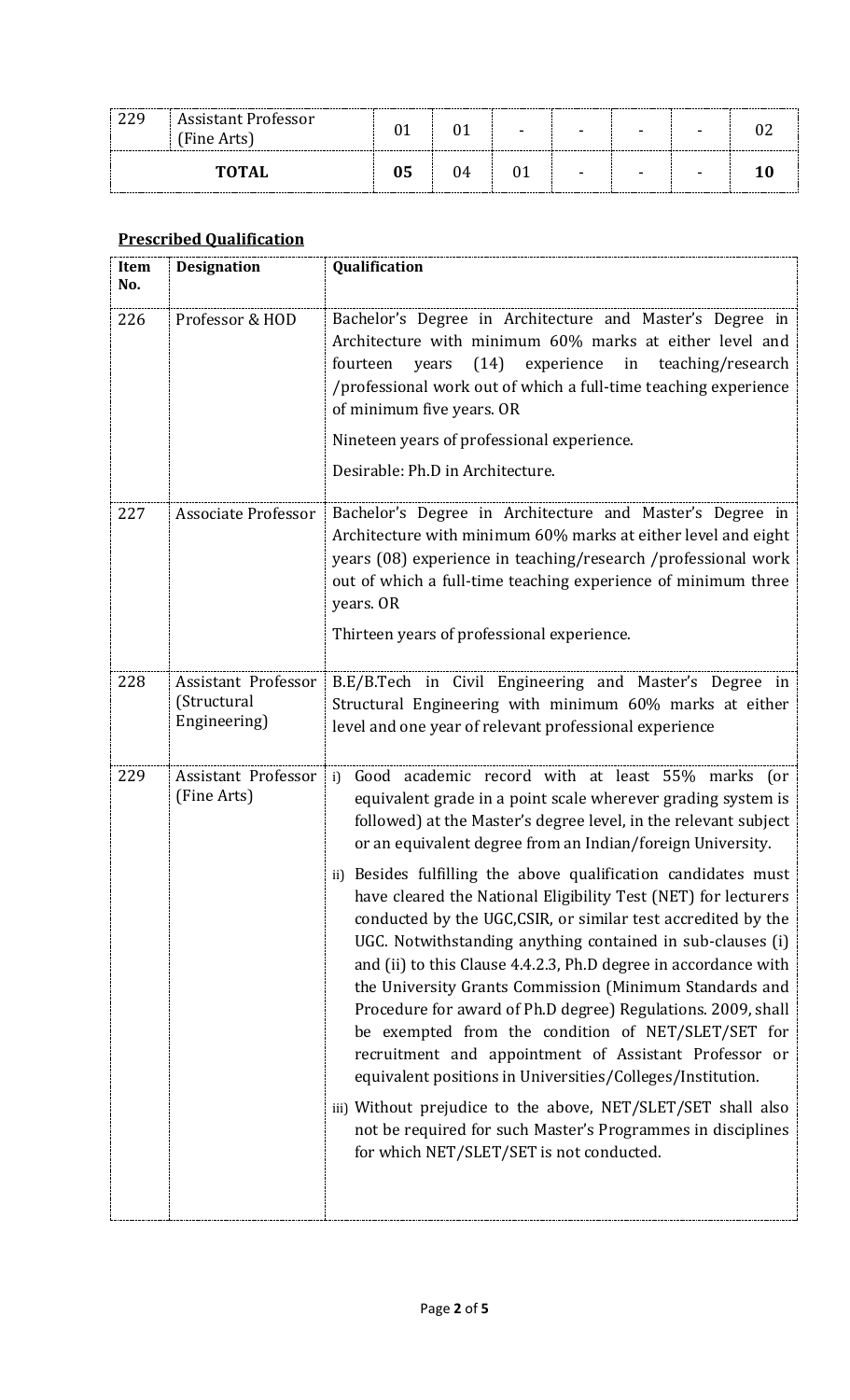### **1. Age as on \_1st January 2018:**

| Minimum                                              | $=$ 18 Years |
|------------------------------------------------------|--------------|
| Maximum                                              | $=$ 40 Years |
| In Service Candidates                                | $=$ 40 Years |
| Physically Challenged candidates                     | $=$ 42 Years |
| Candidates belonging to RBA/SC/ST/ALC/SLC categories | $=$ 43 Years |
| Ex-serviceman                                        | $=$ 48 Years |
|                                                      |              |

#### **Note:**

- 1. Candidates if already in the Government Service applying for the post as in service candidate shall also submit the copy of their application form through proper channel and their application form should reach the Commission office through appointing authority well in time but not in any case later then the date of his/her interview.
- 2. Over-aged candidates having exceptional qualification relevant to the concerned subject, may submit a representation with prescribed fee in the shape of demand draft on the name of *Controller of Examination, J&K PSC, payable at Jammu/ Srinagar* at their own risk and responsibility without prejudice to the right of the Commission to reject their representation/Application Form(s). (Reference Government Order No. 1500-GAD OF 2000 dated: 21.12.2000.)

#### **2. Scheme of Selection:**

The eligibility shall be governed in terms of Government Order No. 02-HE of 2018 Dated: 01.01.2018 and the selection process shall be conducted in accordance with Rule 51 of Jammu & Kashmir Public Service Commission (Business & Procedure) Rules, 1980 as amended uptodate (Notification No. 07 -PSC (DR) of 2017 dated: 07.06.2017, available on the website of Commission i.e [www.jkpsc.nic.in\)](http://www.jkpsc.nic.in/).

#### **3. Examination/Interview Fee:**

After successful submission of the online form, the candidate will be required to deposit requisite fee through online mode. The amount of fee to be paid is given below:-

| <b>General Category</b> | $=$      | Rs.805.00 |
|-------------------------|----------|-----------|
| Reserved Categories     | $\equiv$ | Rs.405.00 |

#### **4. Venue for Interview:**

Interview of the candidates will be held at the Headquarters of J&K PSC i.e Solina Srinagar or Resham Ghar Colony Bakshi Nagar Jammu as the case may be.

#### **5. The necessary instructions regarding filling up of online applications are given herein below:-**

- a) Candidates are required to apply online through the website of the Commission i.e [http://www.jkpsc.nic.in.](http://www.jkpsc.nic.in/) No other means/ mode of application shall be accepted.
- b) Candidates are first required to go to the JKPSC website [www.jkpsc.nic.in](http://www.jkpsc.nic.in/) and click on the link "One Time Registration" or click on Login menu if you have already created your profile with the JK PSC.
- c) After logging into your account, candidates are required to fill all the requisite fields of One Time Registration (OTR) i.e. personal information, contact information & educational qualification, service details and uploading of documents etc.
- d) The candidate shall also be required to upload the images of recent photograph and signature. Photograph image must mention the date in which it is taken.
- e) Size of the photograph (passport size) and signature must be between 10kB to 20kB in \*.jpeg or \*.jpg only.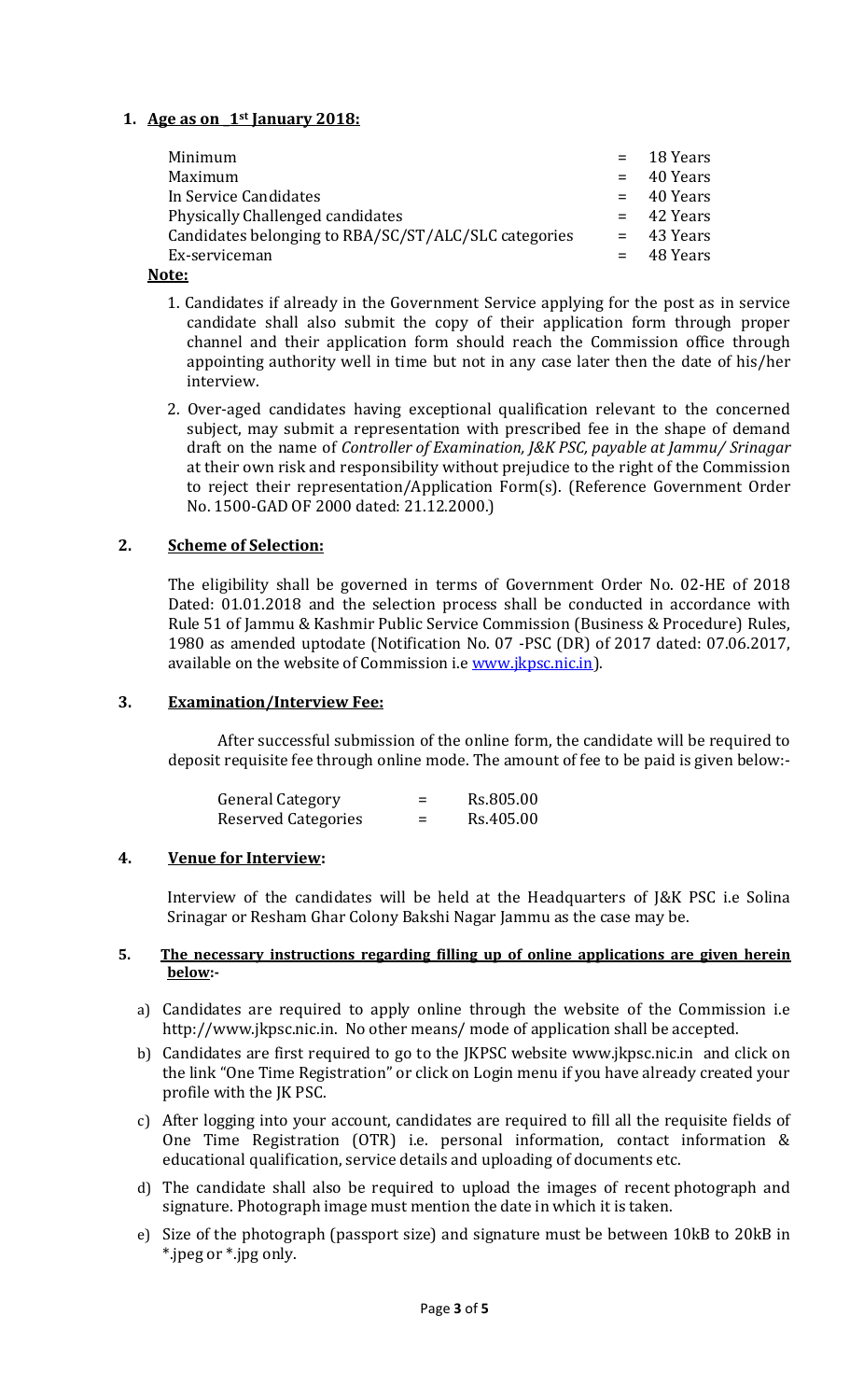- f) After successful submission of all the details in your OTR account, check the eligibility conditions as mentioned in the advertisement notification before applying for the post.
- g) Click on the "show jobs" as shown against the respective post/examination you want to apply.
- h) On Clicking on the "show jobs" a window will appear on your computer screen. Select the month of the advertisement notification for which you want to apply, a link(s) for the post(s) will appear on the computer screen.
- i) An "APPLY" button is shown against the respective post and the candidates will click on the APPLY button against the post he/she is eligible.
- j) On clicking "APPLY" button, an instruction window will appear. Candidates should read instructions carefully before clicking on "APPLY" button at the bottom of the webpage.
- k) On clicking "APPLY" button, the system will display all facts/particulars that a candidate have mentioned while filling up the necessary fields of his/her OTR account.
- l) Once the candidate is satisfied about the filled in details, then, he or she may click on "SUBMIT" button to finally push the data into server with successful submission report, which he or she can print. In case, a candidate feels that the fields/data filled are/is wrong then he or she will be required to edit the details by pressing the EDIT button, until he or she is satisfied about the correctness of the information required to be filled in the desired fields.

#### m) **Note that the Online Application Form once submitted cannot be edited.**

- n) On successful submission of the online application, a window will open with a link to print application form.
- o) **Candidates can pay the requisite fee through online mode only in the "SUBMITTED APPLICATIONS" menu in your account.**
- p) After successful payment of the fee, the fee status will get reflected on the Online Application form. Candidates can check the fee status by clicking on the *Print Application Button* in the submitted Applications menu in your account. In case the payment status has not been reflected on your form, candidate may contact the JKPSC Office at Solina/Resham Ghar Colony Jammu.
- q) Hard copy of the Online Application form (having fee payment details) along with other requisite documents are to be submitted in the office of the Commission at Resham Ghar Colony, Bakshi Nagar Jammu/ Solina Srinagar or through portal service in registered cover provided the said service is invoked 04 days before the cut-off dates fixed for the purpose (personal delivery).
- r) Submission of fee payment shall not be accepted/entertained after cut-off date fixed for the Advertisement Notification.
- s) Please note that the above procedure is the only valid procedure for applying. No other mode of application or incomplete steps would be accepted and such applications would be rejected.

#### **6. Certificates to be attached with the photocopy of the application form.**

Attested photo copies of the following certificates need be attached with the photo copy of the Application Form:-

- i. Date of Birth Certificate.
- ii. Permanent Resident Certificate.
- iii. Valid Category certificate as per SRO 294 dated 21.10.2005 as amended from time to time and read with other relevant SRO's, if required.
- iv. Prescribed Qualification Degree along with consolidated Marks Card.
- v. Higher Qualification Degree, if any along with result Notification and registration certificate from competent authority.
- vi. Authenticated experience certificate as prescribed for the post under rules.
- vii. For Physically Challenged Candidates, Disability Certificate on the prescribed format, if required.